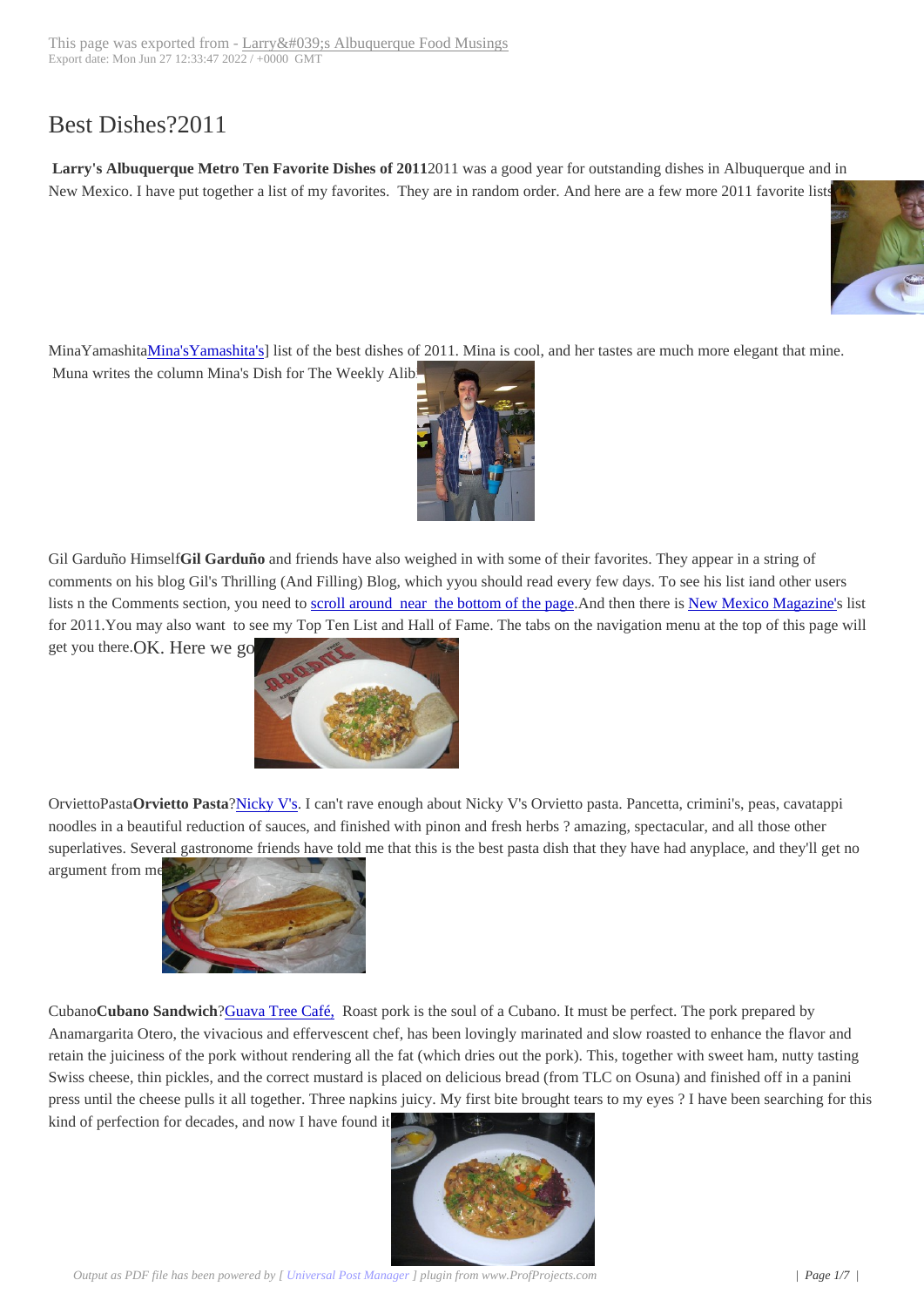Sweetbreads - Ris De Veau**Sweetbreads**[?Blade's Bistro\(Placitas\). The wo](http://www.abqtopten.com/blog/?page_id=2811)rd ?sweetbread? is first attested in the 16th century, but the logic behind the name is unclear. ?Sweet? is perhaps used since the thymus is sweet and rich tasting, as opposed to savory tasting muscle flesh. ?Bread? may come from brede 'roasted meat'. There are many ways to cook sweetbreads, and you should read some of the sewwtbread recipes. Kevin's version is done in a rich and complex cream sauce with bits of apple that have softened during the cooking. Served with whipped potatos, ca[rrots, and red c](http://www.abqtopten.com/blog/blades-bistro/)abbage, I could have sworn that I had been transported to the French countryside. This is an outstanding French peasant dish that you need to try after you get over the notion that you are eating the pancreas of a veal



Carne Adovada Stuffed Sopaipilla**Carne Adovada Sruffed Sopaipilla Smothered in Red**?Mary & Titos. During our last return, Antoinette told m[a about the restaurant's appearanc](http://www.abqtopten.com/blog/wp-content/uploads/2012/01/carneSopa.jpg)e in the New York Times article 36 Hours in Albuquerque. Yet more fine and richly deserve accolades.Read more comments on this blog. I again had my usual Carne Adovada Stuffed Sopiapilla (turnover, she calls it) and Jane had a plate of Carne Adovada. Both with the best red in the universe. This [is New Mexic](http://www.abqtopten.com/blog/mary-titos/)o Mom and Pop at its very best. If you haven't been here, do it now.



Wooly Pig (Mangalitsa)**The Wooly Pig (Mangalitsa Pork)**?Jennifer James 101. curly bristled Mangalitsa hogs are the most corpulent and unusual in a parade of br[eeds that has found favor among c](http://www.abqtopten.com/blog/wp-content/uploads/2012/01/wollyPig1.jpg)hefs for their richer taste and fuller fat content than the customarily meat-bred hogs that are the staples in American restaurants. Wooly Pig was a special menu item (May 13-14) that we lucked into when we arrived at JJ101 for Chesapeake Bay soft shell crabs. This piece of pig had the most intense flavor of anything I have ever had from other pigs, including some of those pean[ut-fed porkers from](http://www.abqtopten.com/blog/jennifer-james-101/) Virginia. Ordered medium rare, it arrived with a slightly charred outside, very tender inside, and some of the most delicious meat fat that I have ever encountered. Superb. [BTW, the

fat is more unsaturated than that from more common breeds.



Soft Shell Crabs**Soft Shell Crabs** ? Jennifer James 101. Soft [shell crabs are among the ugliest](http://www.abqtopten.com/blog/wp-content/uploads/2012/01/crabEntree.jpg) and sweetest tasting denizens of the salt water estuarine habitat. My all-time favorite seafood is simply sautéed soft shell blue crabs from the Chesapeake Bay, where I could get these treats any day during the summers while I was growing up. I hesitantly squeezed on some drops from the orange and took a forkful. A miracle occurred. [This was the best so](http://www.abqtopten.com/blog/jennifer-james-101/)ft shell I have ever tasted. Perfectly cooked, juicy and sweet, and the sweetness of the orange complemented the sweetness on the crab meat. And then I tried the slaw, fearing that the piquancy of the jalapeños would mask the delicate sweetness of the crab. Wrong again. Second miracle. The combination was almost orgasmic.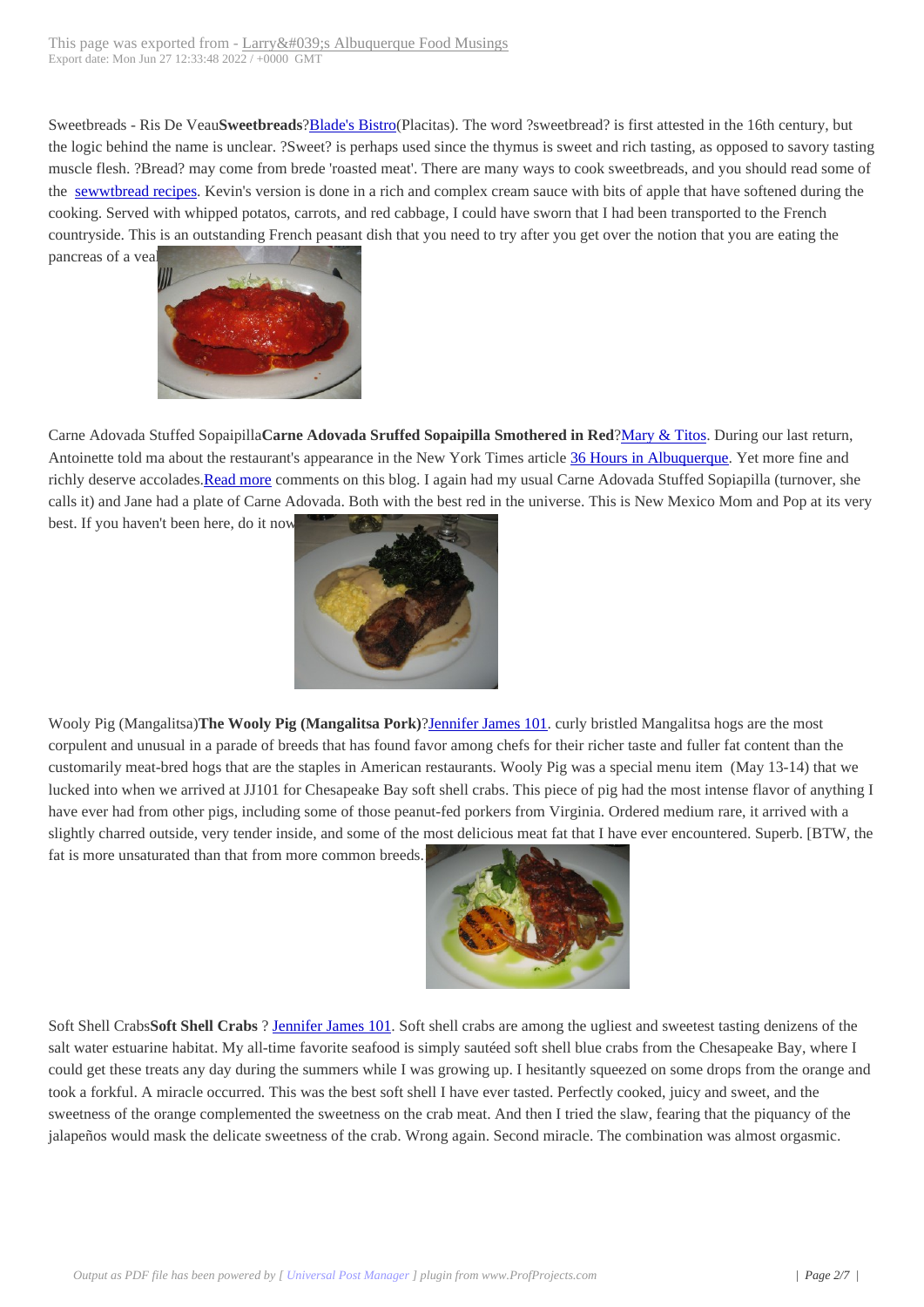

[Carnitas ala Mex](http://www.abqtopten.com/blog/wp-content/uploads/2012/01/IMG_0693.jpg)**Carnitas ala Mex**?El Bruno's (4th St.). Grilled sirloin cubes, two rolled cheese enchiladas (Christmas), beans, and a flour tortilla.Every Carnitas plate that I have ever had until now has consisted of grilled cubed pork tenderloin, and I was somewhat hesitant about ordering sirloin Carnitas. I shouldn't have been. Perfectly grilled cubes done medium rare (yes, they ask and pay attention) were exceptionally tender, juicy, and tasty. The accompanying cheese enchiladas were also excellent, covered with Red and Green (Christmas). The red is complex and smoky, of medium piquancy, and the green was hotter, but not quite incendiary. Great chiles



Ribeye**Ribeye**?Monte [CarloSteak House My 14-oz ribey](http://www.abqtopten.com/blog/wp-content/uploads/2012/01/monteMedRare.jpg)e was perfectly medium rare and was the tastiest hunk of beef I have had outside of Lincoln, Nebraska. Juicy and fork tender. Served with fantastic fries, this meal was among the very best of any kind I have had here. Non-yuppie salads were pretty good, too ? mostly iceberg with a delicious tangy Greek house dressing. Jane had a slab of prime ri[b that looked and tasted fa](http://www.abqtopten.com/blog/monte-carlo-steak-house/)bulous (her words, as she came up for air). Her baked potato was perfectly done.



Rack of Lamb**Talus Ranch Rack Of Lamb**?Bien Shur at Sandia Resort. Asiago, Mission Fig, Asparagus, Potato Terrine[, Red Wine](http://www.abqtopten.com/blog/wp-content/uploads/2012/01/lamb-2.jpg) Reduction, Cherry Gastrique. Talus Wind Ranch is a 460-acre ranch located 30 miles southeast of Santa Fe in Galisteo, New Mexico. Humanely raised, transported and processed, their animals never see a feedlot. The result? Lamb that is tender and flavorful, animals that are well cared for, and local agriculture that is supported by New Mexicans. This small rack is better than any lamb I have had, including that we had in Ice[land. Forget Australia?this i](http://www.abqtopten.com/blog/bien-shur-restaurant/)s the real thing. This entrée is silky smooth and tender, and has a taste that won't stop. Pe[rfectly done medium](http://taluswindranch.com/) rare, it outshone everything else in our meal.



Sous Vide Kurobuta Pork Chop**Sous Vide Kurobuta Pork Chop**?Bien Shur. Cheddar & Cho[rizo White Polenta, Haricot Verts](http://www.abqtopten.com/blog/wp-content/uploads/2012/01/pork-Chop-1.jpg), Roasted Garlic Demi Glace. This is a huge pork chop, about 1¼-in thick, and nicely frenched. The presentation and plating is gorgeous. The taste? I may never go back to supermarket pork chops again. The sous vide treatment results in a chop that is uniformly done throughout, remains juicy, and is smashingly tende[r. The pole](http://www.abqtopten.com/blog/bien-shur-restaurant/)nta is as good as it gets, and the beans are delightful.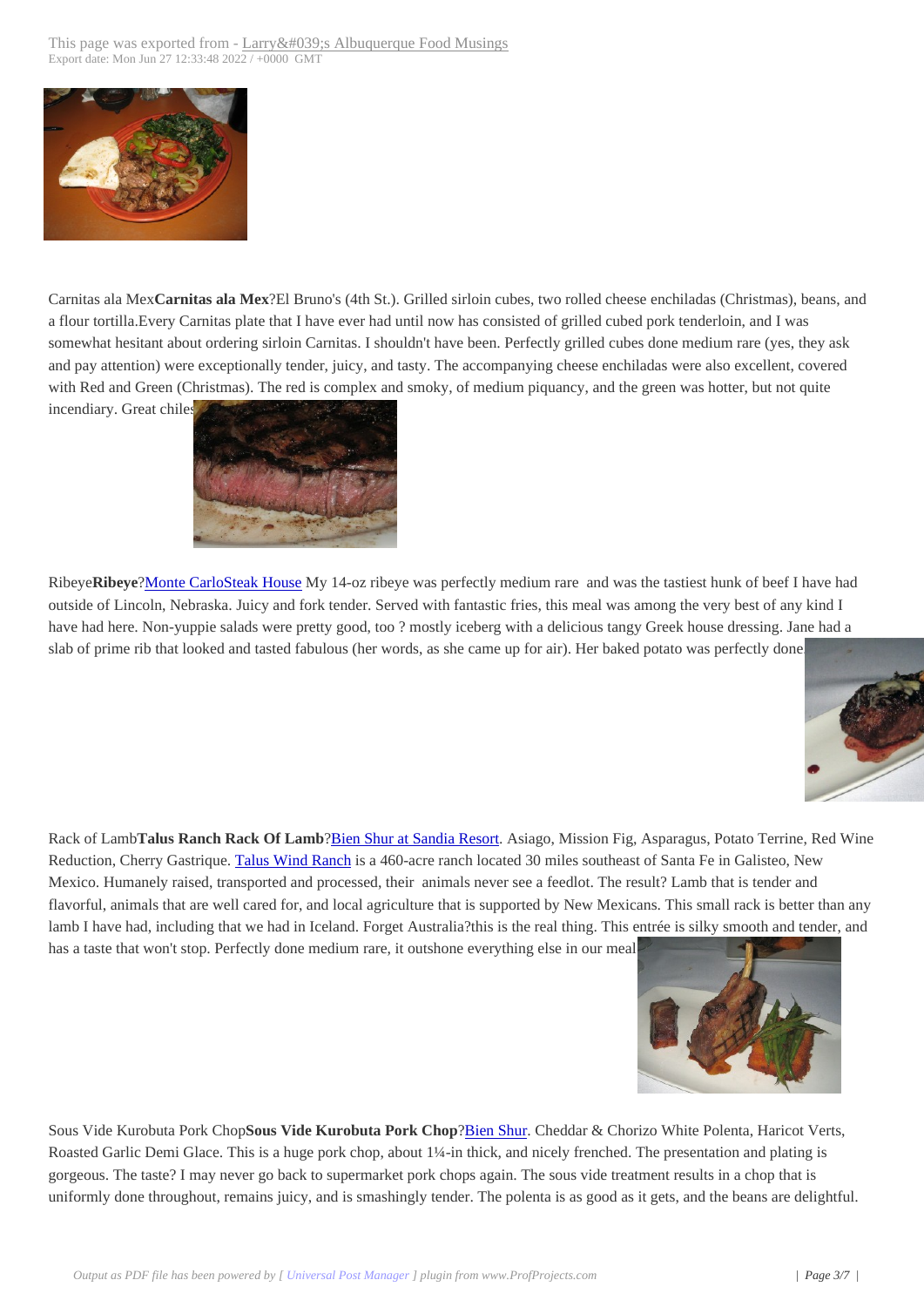There is a subtle hint of garlic [here.](http://www.abqtopten.com/blog/?page_id=2811)



Dong Bo PorkDong Bo Pork (by Su Shi: 13th century)?**Budai**. Dong Bo Pork (???) instantly caught my eye. It is named after the famous scholar and poet Su Shi, alias Dong Bo, (1036-1101), who was a writer, poet, artist, calligrapher, pharmacologist, and statesman of the Song Dynasty, serving in the Court of Emperor Shen Zong. In the highly capable and magic hands of Hsia Fang, this pork belly dish is, simply put, the best Chinese dish I have ever had. Perfectly cooked with a thick and complex red-brown sauce, it is like nothing else I have ever tasted on this pl[anet. A](http://www.abqtopten.com/blog/budai-gourmet-chinese/) new entry on my personal favorite list.(So I can't count) Extras:-

Anything ay Jennifer James 101- Anything at Mary & Tito's-Anything created by Marc Quiñones at Bien Shur  $Larry's$ New Mexico Ten Favorite Dishes of 2011



[The World's Best Green Chile C](http://www.abqtopten.com/blog/wp-content/uploads/2012/01/sparkyGCCB.gif)heeseburger. Really.**Green Chile Cheeseburger**?Sparky's Burgers & BBQ (Hatch). The World's Best Green Chile Cheeseburger. Really. When you go to Hatch, you probably want a Green Chile Cheeseburger. Sparky's is the place where you need to get it. Anyplace else will serve you an imitation. The beef is hand-cut, hand-ground, hand-formed, and cooked correctly to your desired degree of doneness. Add a slice of cheddar and Hatch Green (what else), embed the thing in a nondescript bun, and you have the best Green Chile Cheeseburger you are likely t[o get anyplace. This is not](http://www.abqtopten.com/blog/sparkys-burgers-and-bbq/) one of those designer Green Chile Cheeseburgers like many of those you'll get in the city. It is the real thing, Bubba.



Rum Bread Pudding**Rum Bread Pudding**?Lambert's(Taos). Bread Pudding with Rum Sauce[. I search the globe for the best br](http://www.abqtopten.com/blog/wp-content/uploads/2012/01/lamb_rumBreadPudd.jpg)ead pudding. I am a bread pudding freak, an affliction I share with my friend and fellow gastronome Gil Garduño. Lambert's version is currently in second place on my Bread Pudding hall of Fame. [It was first until it was edged out by Karen Todd's at The Dragonfly Cafe & Bakery. The laurels remain in Taos.] Lambert's bread pudding is almost identical to that from my mother's kitchen, and I grew up with hers as the standard. Lambert'[s, with its](http://www.abqtopten.com/blog/lamberts/) intense rum flavor and creamy texture, trumps mom's.



Carne Asada**Carne Asada**?Cafe Pasqual's(Santa Fe). You really should treat yourself to a meal at Pasqual'[s. Get a reservation. Even](http://www.abqtopten.com/blog/wp-content/uploads/2012/01/carneAsada.jpg) then, you might have a long wait in the line that often stretches up the hill. It.s worth it. If you do get in, you might be seated at the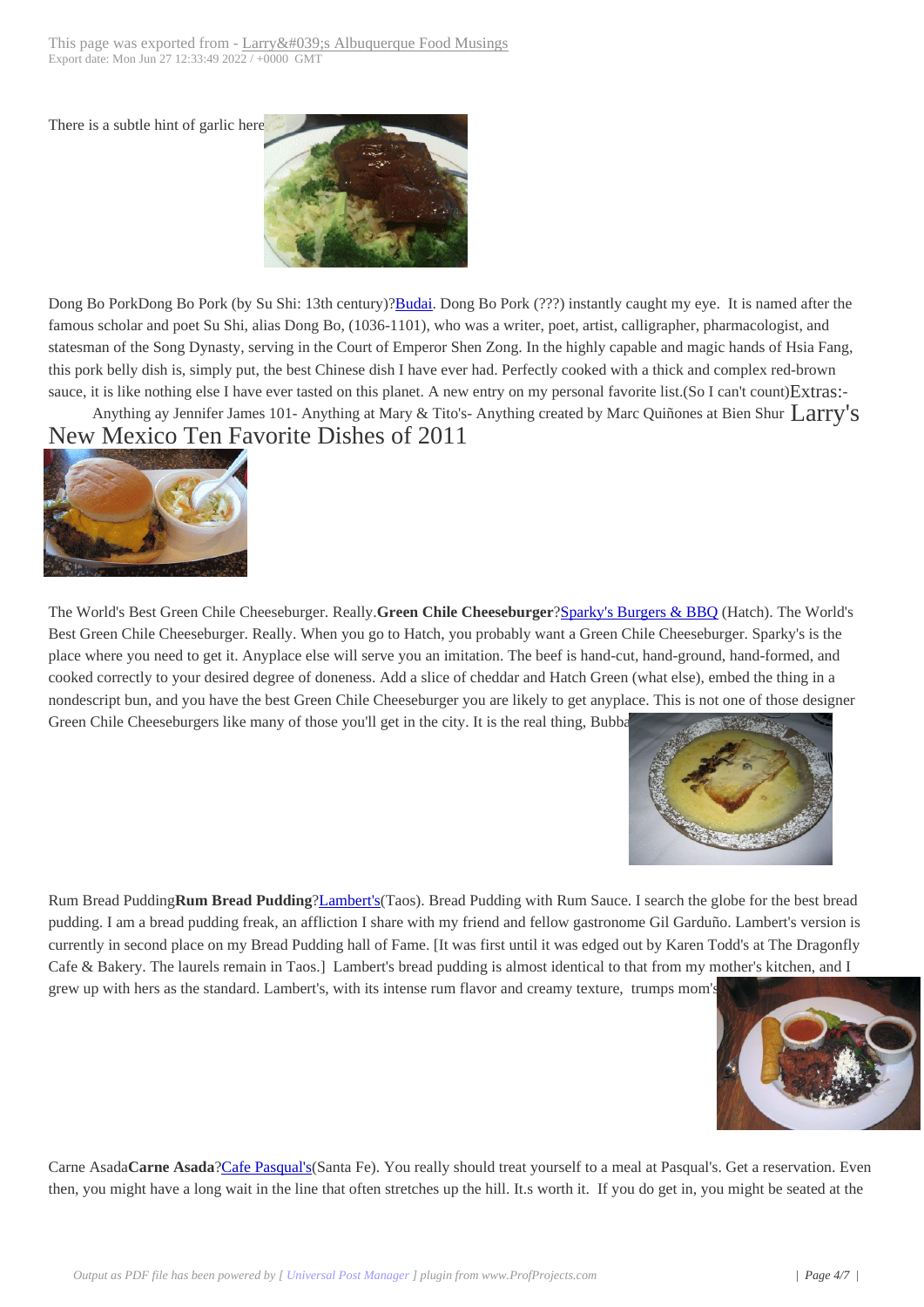communal table where you ca[n rub elbows with locals. Or tourists. Becom](http://www.abqtopten.com/blog/?page_id=2811)e friends. Everybody's happy here. This place is outrageously good. The Carne Asada here is like no other that you will find anywhere in New Mexico. Made with quality beef, is is tender and incredibly delicious. One of mu favorite dishes in santa Fe.



Menudo Rojo**Menudo Rojo**? La Cocina De Doña Clara (Santa Fe). [The Menudo Rojo is an excellent r](http://www.abqtopten.com/blog/wp-content/uploads/2012/01/menudoRojo.jpg)endition of a classic dish. The tripe is cooked to exactly the correct texture, and absorbed the taste of the chiles nicely. The hominy is perfectly done, and the rojo is just right ? neither too picante nor uninteresting. Served with chopped onion and lime wedges, this version is the best that I've ever had. Mexican oregano an[d ground cayenne are on e](http://www.abqtopten.com/blog/la-cocina-de-dona-clara/)very table for patrons to fine tune to their individual taste. My Chicharrón were excellent ? not too fatty and not too crispy. Add a little salt and some pinches of cayenne to punch up the taste a bit. Be warned that these are \*not\* New Mexico style Chicharrón.



Blueberry White Chocolate Bread Pudding**Everything ?**Dra[gonfly Café & Bakery \(Taos\). Yea](http://www.abqtopten.com/blog/wp-content/uploads/2012/01/bread_Pudding.jpg)h, I know?that's a copuot. But everything here is crazy good. The Dragonfly Café and Bakery is a European-style café and bakery located in the heart of historic Taos, New Mexico. Chef and Owner Karen Todd instinctively creates unique and inspired menu items that combine homemade flavors with exotic flair. She does it right. The blueberry [White Chocolate Bread Pu](http://www.abqtopten.com/blog/dragonfly-cafe-bakery/)dding is truly sensational. It ranks number 1 on

my Bread Pudding Hall of Fame.



Plaza Posole**Posole**?Plaza Café [Downtown \(Santa Fe\). The food r](http://www.abqtopten.com/blog/wp-content/uploads/2012/01/plazaPosole.jpg)anges from very good to sensational. Posole and Menudo are excellent. Chicken Mole Enchiladas are sensational, with a rich and complex sauce that is probably better that what your Abuelita made. Try the Pumpkin Posole in the late fall?is is a real taste treat. Get the Menudo very spicy. Plaza Cafe Downtown suffered a tragic file in 2011, a[nd will reopen in April](http://www.abqtopten.com/blog/plaza-cafe-downtown/) 2012. I'll be there



Moroccan Chicken**Moroccan Chicken**?Laughing Lizard Inn & Cafe(Jemez Springs). The Moroccan Chicken at Laughing Lizard started with a half chicken stewed (slow is the key) with spic[es with raisins and julienned carr](http://www.abqtopten.com/blog/wp-content/uploads/2012/01/MoroccanChicken1.jpg)ots (about 1 mm.) and mushroom caps had been added. Since neither rice nor couscous are yet allowed on my diet (4 pounds to go!), I had the kitchen add steamed broccoli. The chicken was falling-off-the-bone tender and had absorbed much of the flavor of the stewing liquid. The sweetness of the raisins is a delightful complement to [the savoriness of the spices.](http://www.abqtopten.com/blog/laughing-lizard-inn-cafe/) This is a complex and rich tasting sauce.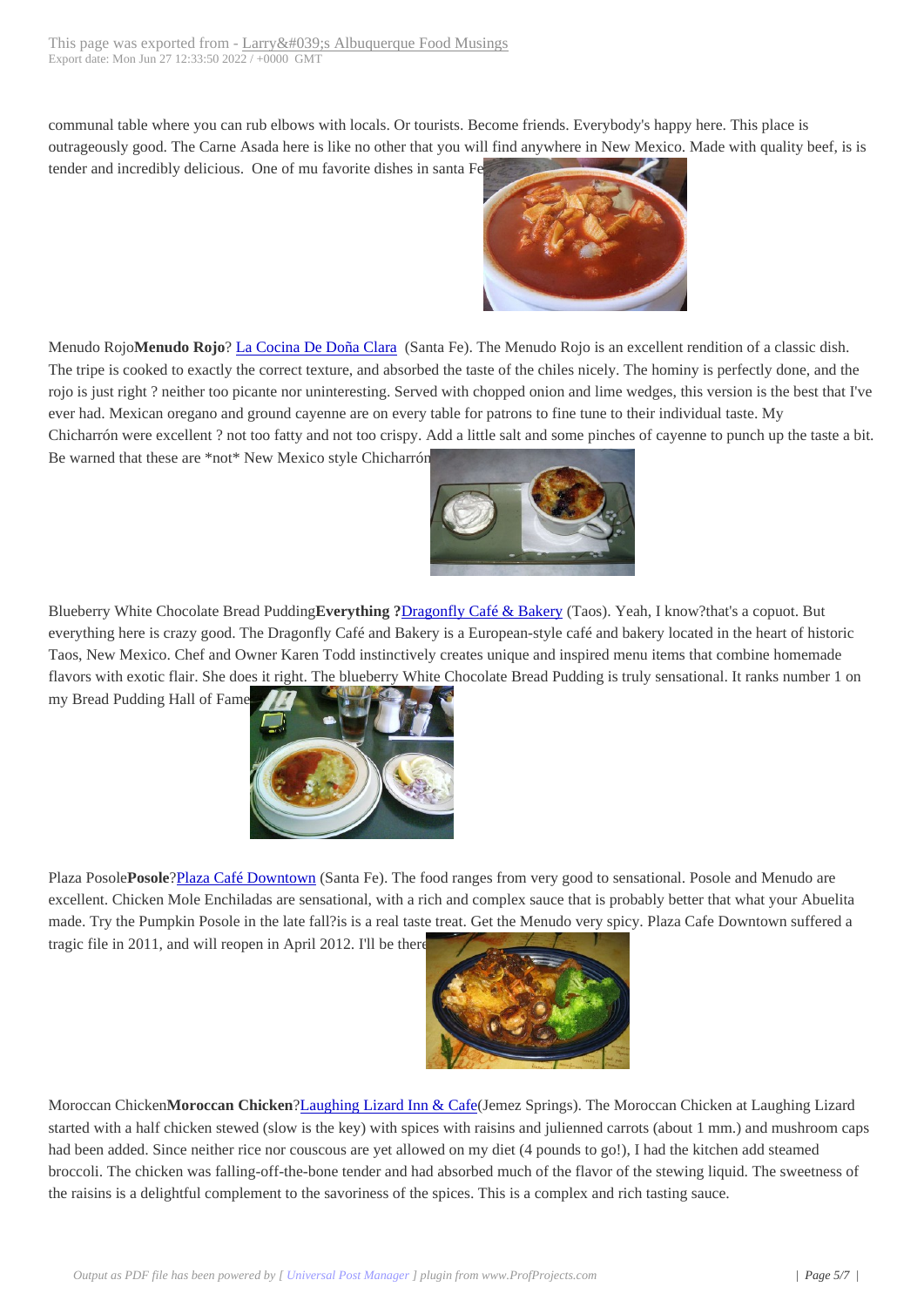

[Steak Quesadilla](http://www.abqtopten.com/blog/wp-content/uploads/2012/01/steakQuesadilla.png)**Steak Quesadilla**?Sugar Nymph's Bistro(Peñasco). Grilled Skirt Steak, BBQ Sauce, Onions Cilantro, Cheddar and Jack Cheeses in Crispy Flour Tortillas, Served with Salad dressed with a superb ginger-sesame dressing. Outstanding salad. But the quesadilla was like four crispy slices from heaven. The thin-sliced skirt steak was perfectly done. There was a small dish of house-made salsa with the plate, an[d it was vet fresh and ta](http://www.abqtopten.com/blog/sugar-nymphs-bistro/)sty, complementing the gently crisped flour tortillas that housed the meat and cheese. I may never have quesadillas anywhere else because they willsuffer by comparison to the Bistro's.



Green Chile Cheeseburger**Green Chile Cheeseburger**?The Horseman's Haven (Santa Fe). I had been told by [gastromomes whom I](http://www.abqtopten.com/blog/wp-content/uploads/2012/01/GCCB_Whole.jpg) trust that the Haven makes a really great GCCB, so there we were one Saturday afternoon staring at two of the loveliest looking GCCB creations that I have seen. The beef is properly fatty and not dry, but quite moist without being greasy. These are hand-cut and hand0formed beef patties with a tantalizingly irregular shape. No cookie-cutter patties here, Bub. The cheese was properly gloppy (with almost stick-to-your-teeth consistency.) B[un was great, not yuppie](http://www.abqtopten.com/blog/horsemans-haven-cafe/) style with some seeds baked onto the top. I ordered two small dishes of the Green for comparison and experimentation. The regular Green is very high on the piquancy scale, which may be too hot for most tourists and gringos. This I put on one half of the burger, and covered the other half with a mixture (half and half) of the regular and the legendary level 2 stuff. Both halves were fantastic, but then I am a chilehead. This, my friends, is the real



Green Chile Cheeseburger**Green Chile Cheeseburger**?Cowgirl Café (Santa Fe). Good live bluegrass jam on Saturday afternoons, too. [One of the best GCCB's around S](http://www.abqtopten.com/blog/wp-content/uploads/2012/01/gccb1.jpg)anta Fe. Nicely grilled and very tasty beef (1/2 #) with whole green chiles-both picante and smoky. Medium rare results in a two-napkin-juicy creation. The hand-cut fries were cooked just right, and had gobs of taste. This is a fun place in which to eat when you get tired from wal[king around th](http://www.urbanspoon.com/r/279/1226192/restaurant/Cowgirl-BBQ-Santa-Fe)e Railyards.